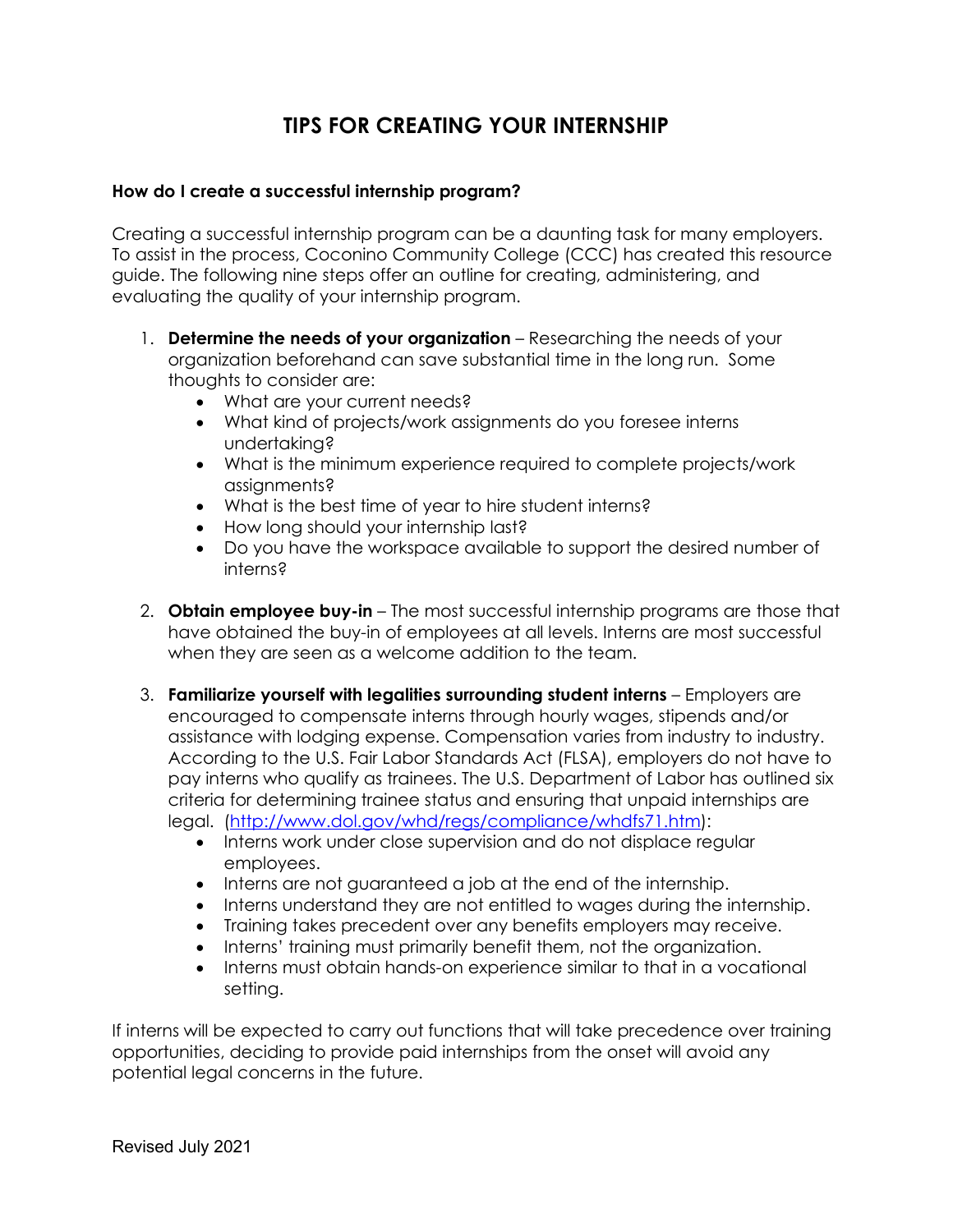- 4. **Develop a compensation plan for students**  After researching the legalities of offer students college credits for the completion of an internship, the employer should develop a compensation plan. Putting together documentation/brochures regarding the benefits of completing an internship will help facilitate the interviewing and hiring process for the employer and the unpaid vs. paid internships and determining whether the employer would like to student.
- 5. **Create a position description**  Intern employers are expected to provide work description will ensure that all parties involved have a clear understanding of the This following list provides general information of what a description should experiences that are both challenging and educational. Creating a position expectations of the intern. Many descriptions vary, depending on the employers. contain but is not all inclusive or definitive:
	- A proper title
	- A description of the organization and work environment
	- A clear description of the position, general responsibilities, and learning objectives
	- • The necessary knowledge, skills, and abilities needed to be successful in the position
	- The minimum education and experience requirements
- 6. **Create a work plan**  Programs that do not have a structured plan from the success and creating a training plan are as follows: beginning create opportunities for unclear expectations for the student and supervisor. This can lead to an internship experience that lacks quality for both the student and the organization. Some suggestions for maximizing the intern's
	- Assign projects that relate to the intern's area of study
	- Provide sufficient and appropriate training
	- Provide an orientation to the company and its culture
	- Provide opportunities for interns to get involved with company activities

 Interns should have a supervisor or mentor committed to the professional board will also help your intern become successful in his or her new role. This may include a schedule and/or training plan that contain standing weekly appointments such as supervisory and feedback sessions, documented projects, development of others. Determining day-to-day and week-to-week projects, work assignments, tasks, and responsibilities prior to bringing your interns on professional development and training opportunities, etc.

 7. **Fill the position** - Once parameters for the internship have been identified and agreed upon, you are now ready to begin recruiting for the position(s). You may decide you would like to post the available position(s) for free on our Career Services Online Job Board. The online job board also allows employers to search through student and alumni resumes. When you begin receiving candidates, it is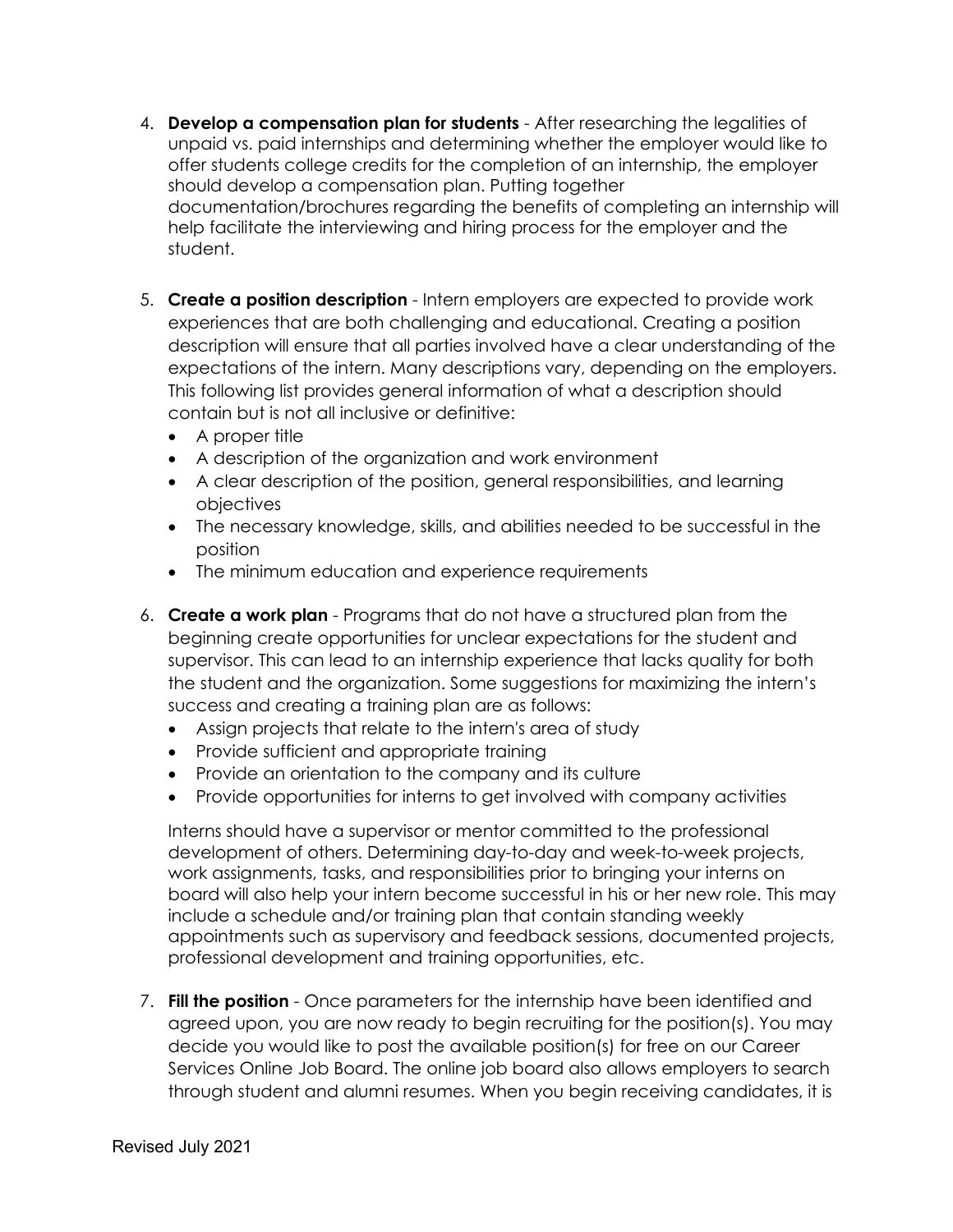Microsoft Office, excellent writing skills, etc.? This is where you can reflect back to step 2, determine the minimum qualifications you are seeking, and choose the candidates, you are now ready to schedule the first round of interviews. If important to identify your expectations as it relates to skills needed. Do you prefer candidates with prior customer service experience, knowledge of most appropriate candidates. Once you have selected the appropriate applicable, you may then schedule second interviews with those students that you are interested in. Once you have selected the interns based on their interviews and skills, you are ready to make the internship offer.

- 8. **Execute the internship**  Now that you have created a work plan and filled the position, you are ready to bring your intern on board and execute the plan. Students are eager to have an opportunity to demonstrate what they have learned in school and prove themselves. Upon arrival, employers are encouraged to:
	- Review behavior/performance expectations
	- Review learning objectives
	- Discuss projected assignments
	- Discuss training schedule (i.e., orientation, professional development sessions, etc.)
	- Schedule times for supervision sessions (if not already scheduled)
	- Provide opportunity for interns to discuss their expectations

 As the internship progresses, employers may notice that they have under or overestimated the capabilities of a student, or what can realistically be performance of the intern, assess their contributions, and reflect upon the projects assigned to students, the training received, and what could be tweaked accomplished during the internship. This is a good time to document the to improve the next internship.

 9. **Conclude the internship** - There are various ways to conclude an internship. How not a part-time or full-time position will be offered, and whether other internships an internship ends depends largely on the performance of the intern, whether or will be available in the future.

Some ideas for the final days of the internship are:

- internship experience. This can be a great opportunity for the intern to demonstrate their accomplishments and for other employees to see the • Provide opportunities for the interns to do presentations to recap their value of internships.
- Discuss future employment options with the student (if applicable).
- Hold focus group sessions and/or exit interviews with interns to discuss the experience. Surveys can be used to facilitate this process. Possible questions include: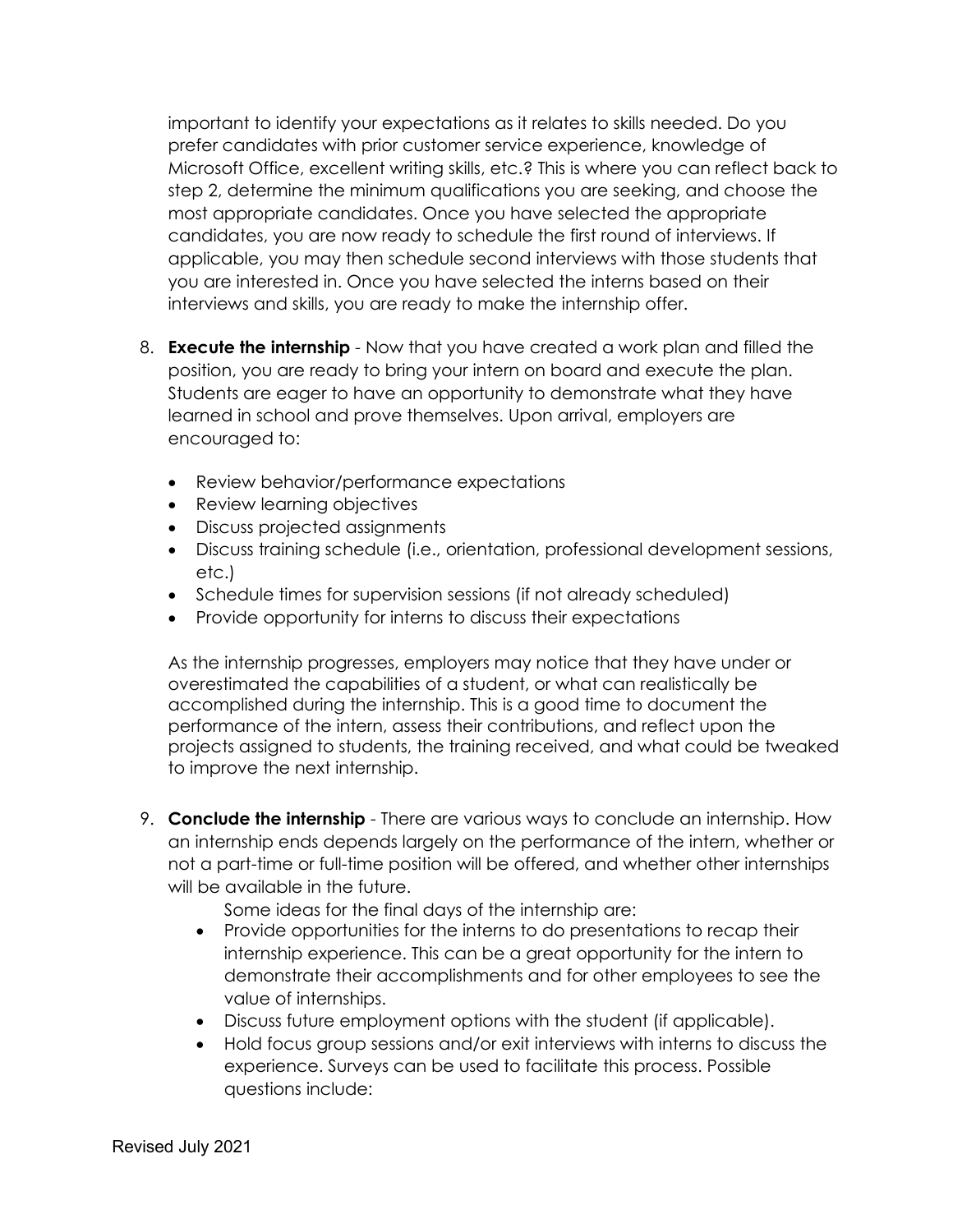- o What went well?
- o What could be improved?
- o Did the intern feel the workload was manageable?
- o Were all the learning objectives met?
- o What was the intern's overall impression of the employer and industry?
- o Host a going away party for the intern
- o Take the intern to lunch/dinner. Provide a letter of recommendation or certificate of completion